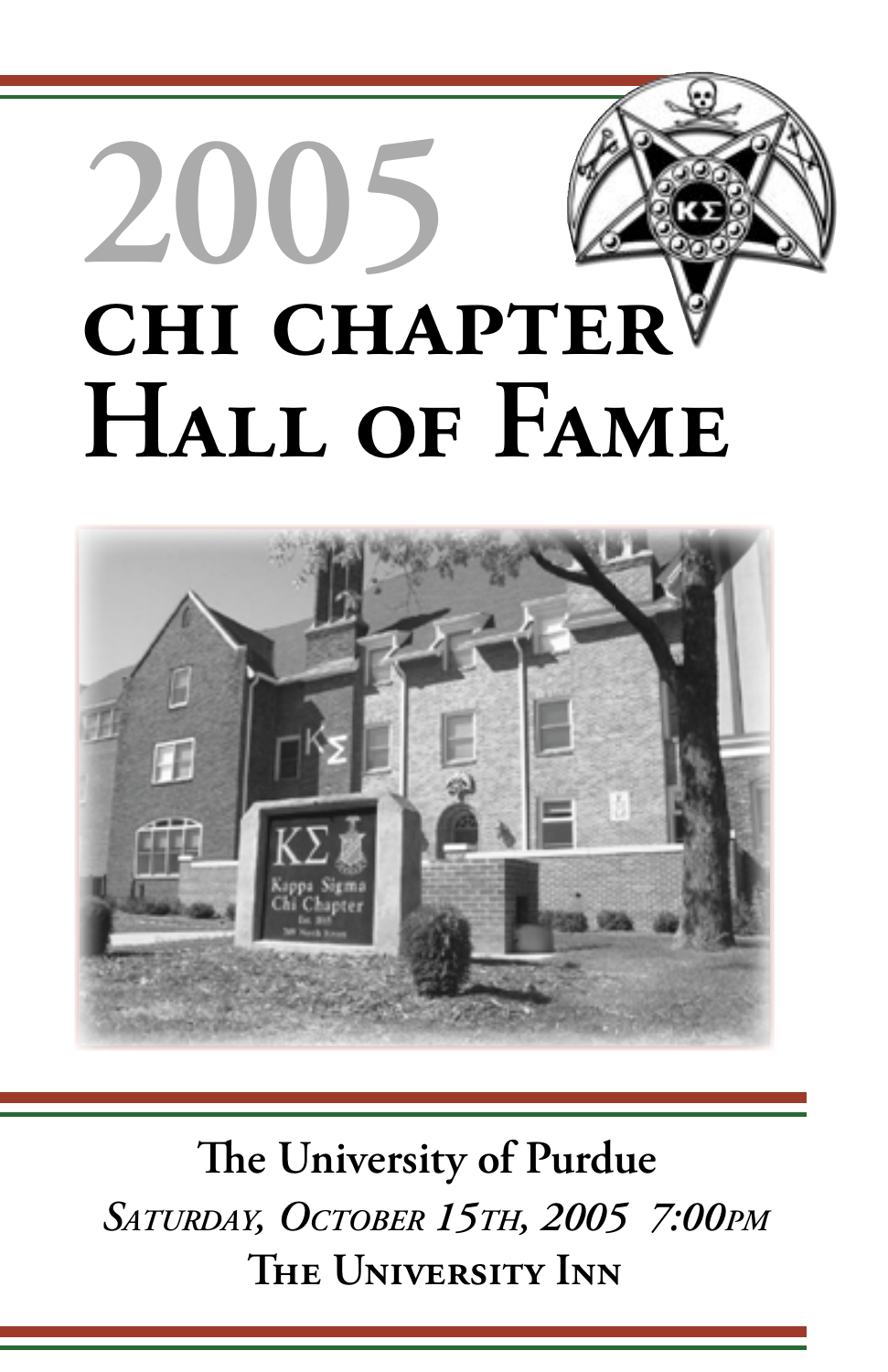

# **TO THE 9TH ANNUAL HALL OF FAME AWARDS BANQUET**

Conceived as a way of honoring Kappa Sigma and Chi Chapter alumni for outstanding achievements, this award has quickly become an integral part of our tradition here.

Kappa Sigma is a fraternity with great pride and a tradition of excellence, and our many distinguished alumni have served to enhance it throughout the years. The Chi Chapter, since its beginning in 1885, has seen many brothers rise to positions of great respect.

Inductees are among a select group of alumni. Recognition comes to those who have excelled in their career, or in their service to the community, and/or to the fraternity.

Each inductee will have his name placed on the Man of the Year perpetual plaque, to be prominently displayed at the Chapter House, and will also receive a personal plaque to take home. Congratulations to all who have earned this honor.

**Th is year's Hall of Fame Inductees are: Mike Gray '54, Dwight Abbott '55, Bob Worrell '66, Jeff Minner '81, and Chi Chapter Man of the Year Jim Milner '79.**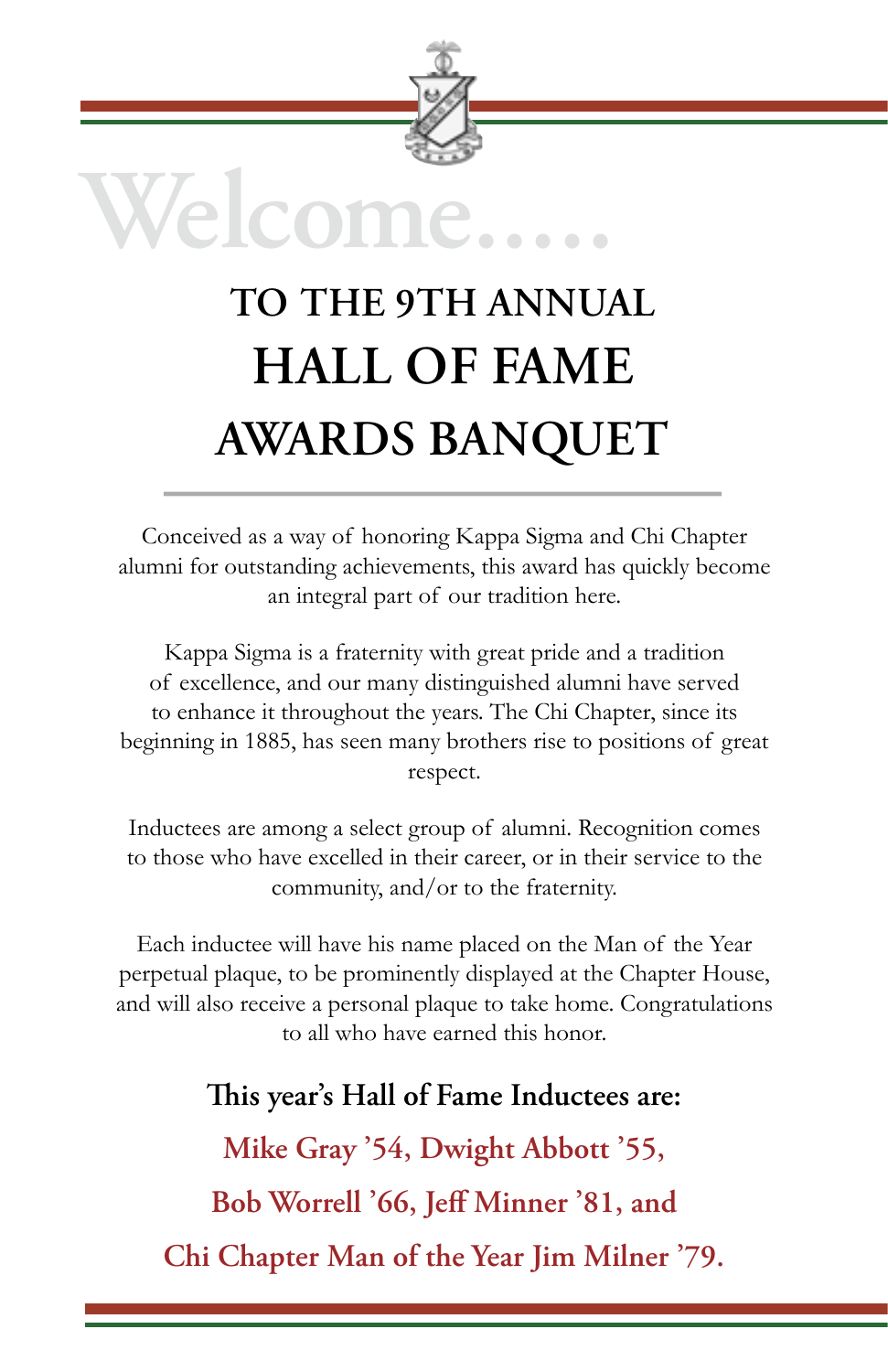## **SCHEDULE OF EVENTS**



**Welcome** *Master of Ceremonies, Rich Tiller*

**Grace** *Grand Master of Ceremonies, Sean Eckhart*

**Special Recognition Lloyd Zickert,** *Presented by: Executive AAA Bob Sorensen*

**Introduction of Alumni Leaders** *(remain standing, hold applause)* **• Lloyd Zickert and Educational Foundation Board • Doug Kowert and House Board of Directors • Joe Harshman and Alumni Committtee (AAA's) • Stuart Williams, Resident Advisor**  *(Applause)*

**State of the Chapter House** *House Board President, Doug Kowert*

> **State of the Chapter** *Grand Master, Ryan Eckhart*

**Undergraduate Recognition Scholarships** *Alumnus Advisor, Joe Harshman*

**NationalMan of the Year and Honorary PhDs Mike Eskew, Arnie Cooper, Gordon Binder -** *Presented by: Scott French*

> **Hall of Fame Induction Mike Gray '54 - Presented by: Tom Thompson Dwight Abbott '55** - Presented by: Mike Griffin **Bob Worrell '66** *- Presented by: Steve Springer* **Jim Minner '81** *- Presented by: Scott French*

**Chi Chapter Man of the Year Jim Milner** *- Presented by: Doug Kowert*

**Closing:** *Master of Ceremonies, Rich Tiller*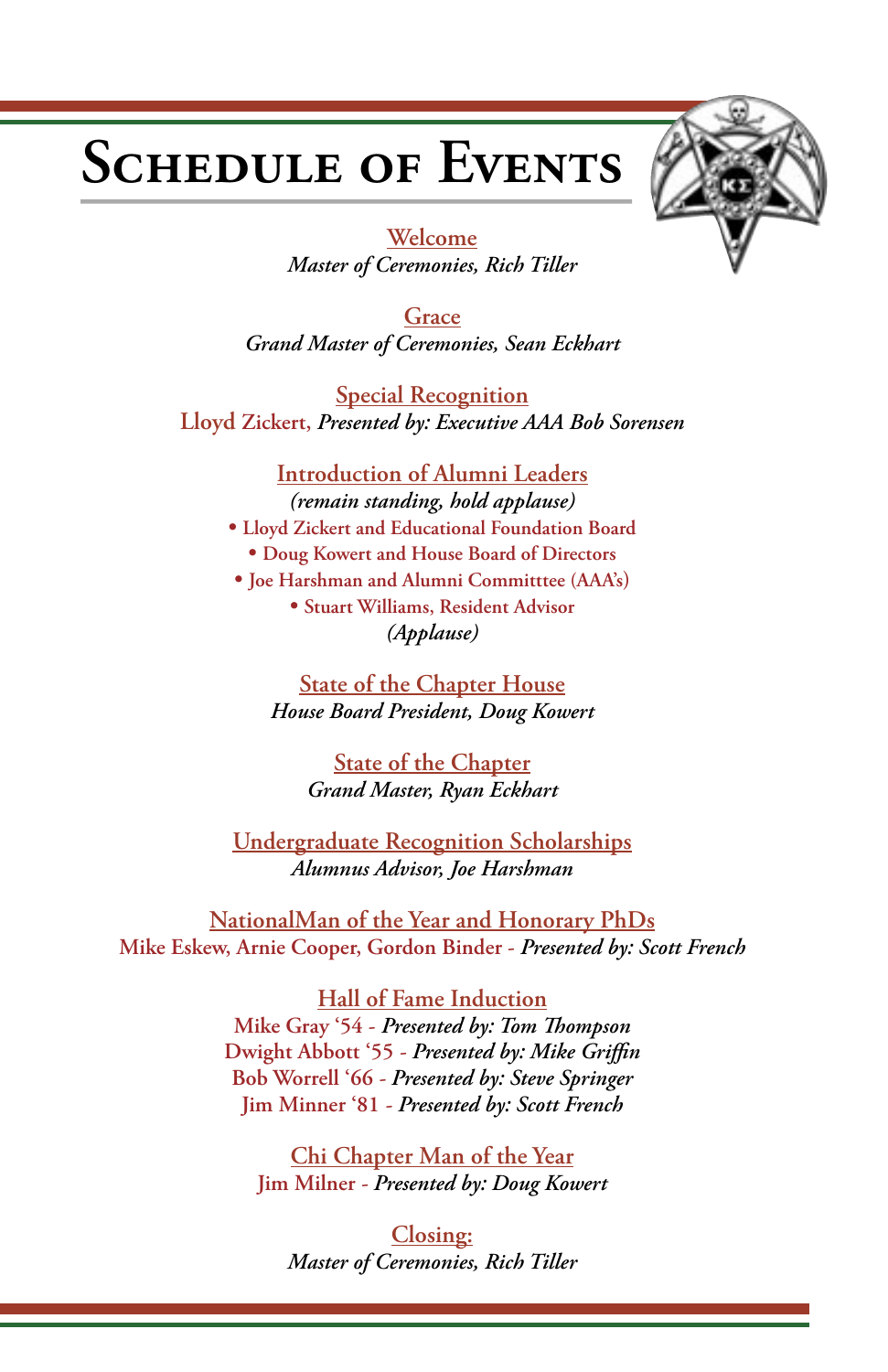

## **Mike Gray '54**

# $the\ time\ of\ my\ life.$  The time of my life. The several other Hollywood reads **the set of the S** *" Chi Chapter and Kappa Sigma was*

Like several other Hollywood realists, Mike Gray comes from a documentary film background. His Chicato-Based Film Group chronicled the political violenc oof the 1960's, including the award-winning feature documentaries, AMERICAN REVOLUTION II, and THE MURDER OF FRED HAMPTON.

 Gray grew up in the small farm town of Darlington, Indiana, and after graduating from Purdue University with and engineering degree in 1958, he worked in New York as and editor for AVIATION AGE.

In 1965 he joined with Jim Dennett to form The Film Group, a Chicago based production company. Their work in TV commercials provided the foundation for a series of theatrical and television documentaries. The two men have worked together on more than fifty film and television projects over the last two decades.

 After moving to Hollywood in 1973, Gray began writing the screenplay that was to become the eerily prophetic CHINA SYNDROME. His years of research were confirmed less than two weeks after the movie's release by the accident at Three Mile Island.

 Gray went to Harrisburg to cover the TMI story for Rolling Stone magazine and collaborated on THE WARNING, (W.W. Norton) a definitive account of the accident based on 200 hours of interviews and 50,000 pages of transcripts from 5 government inquiries.

 In 1981 Gray wrote and directed the theatrical feature, WAVE-LENGTH, a science fiction thriller starring Bobby Carradine and Deenan Wynn (New World).

 Gray and John Mason also rewrote the screenplay for CODE OF SI-LENCE (Orion), and a pilot for ABC based on the film STARMAN. They were hired by Columbia as writer-producers for the STARMAN series (1986- 87) and Gray Directed the Pilot and three of the 22 episodes, with Jim Dennett as Production Manager.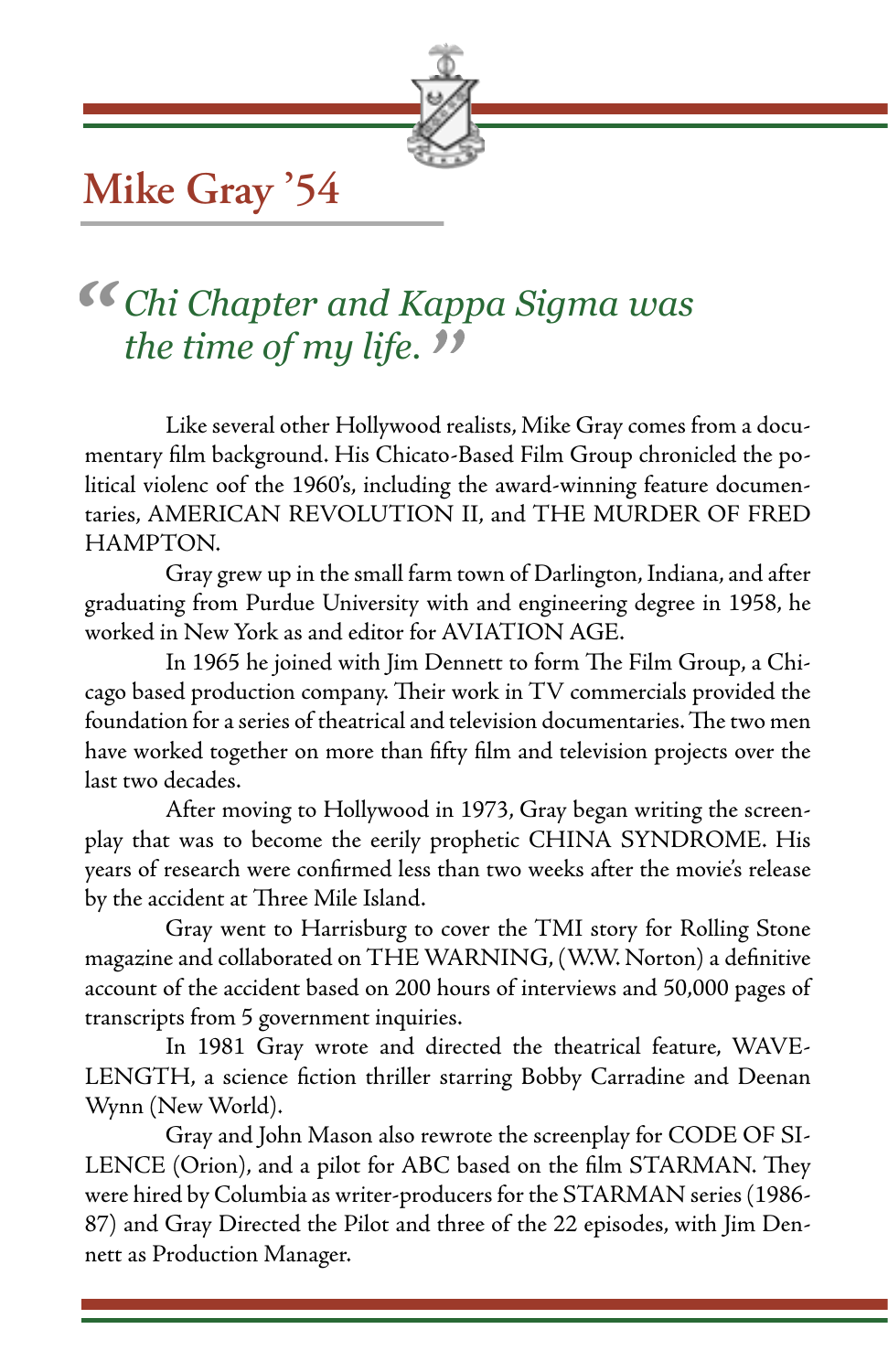

 In 1988 Gray and Mason were hired as writer/producers for the Paramount "STAR TREK" series.

 Gray's second book, ANGLE OF ATTACK: Harrison Storms and the race to the Moon (W.W. Norton) was purchased by Tom Hanks for the TV series,m From the Earth to the Moon.

 After six years of research and writing, Gray's seminal book, DRUG CRAZY: How We Got Into This Mess and How We Can Get Out (Radnom House, '98) has already had a major impact on the drug war debate. The paperback was released in the spring of 2000.

Gray's latest book, The Death Game: Capital Punishment and the Luck of the Draw, has just been released by Common Courage Press.

 Mike Gray currntly lives in Los Angeles with his wife, Carol, a reporter for public radio. His son, Lucas, is an animator for the Simpsons.

#### **Dwight Abbott '55**

*" My fond memories of Kappa Sigma can best be summed up as a learned appreciation for the "Brotherhood." The appreciation I gained for the brotherhood translates today to an appreciation for, and desire for, community involvement. Would I now be involved with my community as mayor and councilman had I experienced Purdue as a "geek" engineer in the dorms? It's doubtful. My diploma states that my education came from Purdue, but perhaps Kappa Sigma should be ther in parenthesis.*

 Mr. Abbott is currently Mayor of the city of Palos Verdes Estates, California. He was elected to the City Council in 2003. He previously served on the city's Planning Commission and Financial Advisory Committee. Earlier he was a member of a Special Citizens' Committee to support Police/Fire/Paramedic services. He has served the community and school district to conduct demographic and environmental impact analyses of area schools. Mr. Abbott serves as a board member of  $'Pa$ <br> $n 2$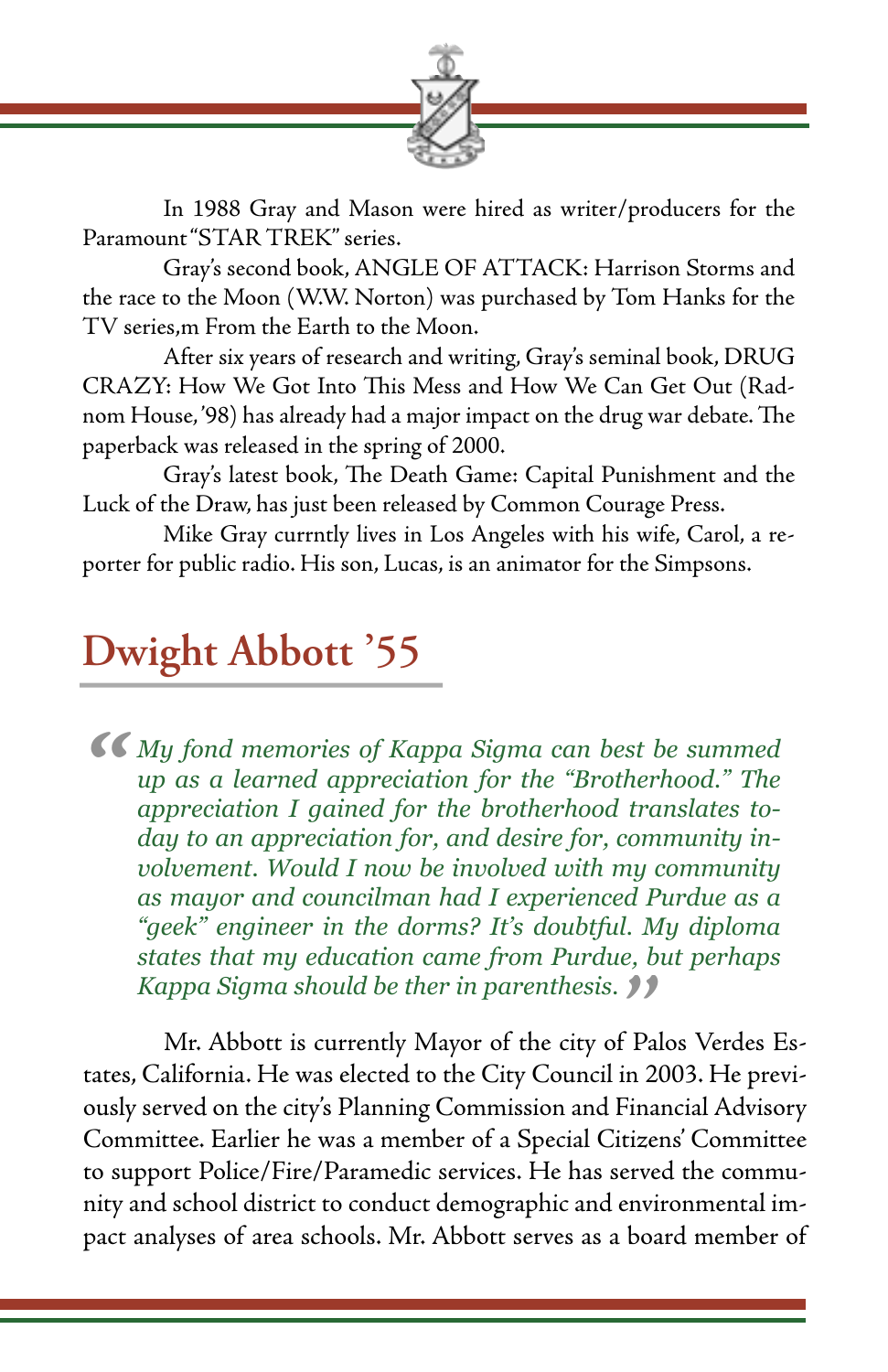

the South Bay Cities Council of Governments, the Los Angeles County Sanitation District, and the LAX Community Noise Roundtable.

 Dwight Abbott retired as General Manager, Systems Engineering Division, The Aerospace Corporation in March 200. He was employed by Aerospace for nearly 40 years after joining the company as an original employee at its founding in 1960. He was appointed to this General Manager position in 1997.

 The Aerospace Corporation is a nonprofit organization providing engineering support to Air Force programs and national security space systems. The corporation also provides scientific and engineering services to other government agencies and corporations involved in advanced space systems programs. The Systems Engineering Division, with over 150 engineering specialists, provides engineering services to essentially all Air Force and National Reconnaissance Office space programs.

 Prior to this appointment, Mr. Abbott was General Manager, Business Management, Space Technology Applications, where he developed business in the emerging civil and commercial space fields.

 From 1990 to 1992 Mr. Abbott was Principal Director, Design Engineering Subdivision, where he developed and conducted a corporate-wide concurrent engineering training course. He directed the corporate Advanced Launch System Program from 1987 to 1990. Previously, Mr. Abbott served as Principal Director of Space Transportation Development, Space Launch Operations, and Principal Engineer in the Mission Development and Applications Office undertaking various responsibilities in Space Shuttle-payload integration.

 In 1975 Mr. Abbott relocated from Los Angeles to Washington, D.C. to assist in opening a new office in Germantown, Maryland where he served until 1982 as Principal Director of the Environment and Conservation Directorate. This office provided engineering services in energy and environmental systems that were in demand during the national energy crisis of the mid-1970s.

 Prior to 1975 Abbott was Director of Advanced Projects in the Development Planning Division where he was responsible for several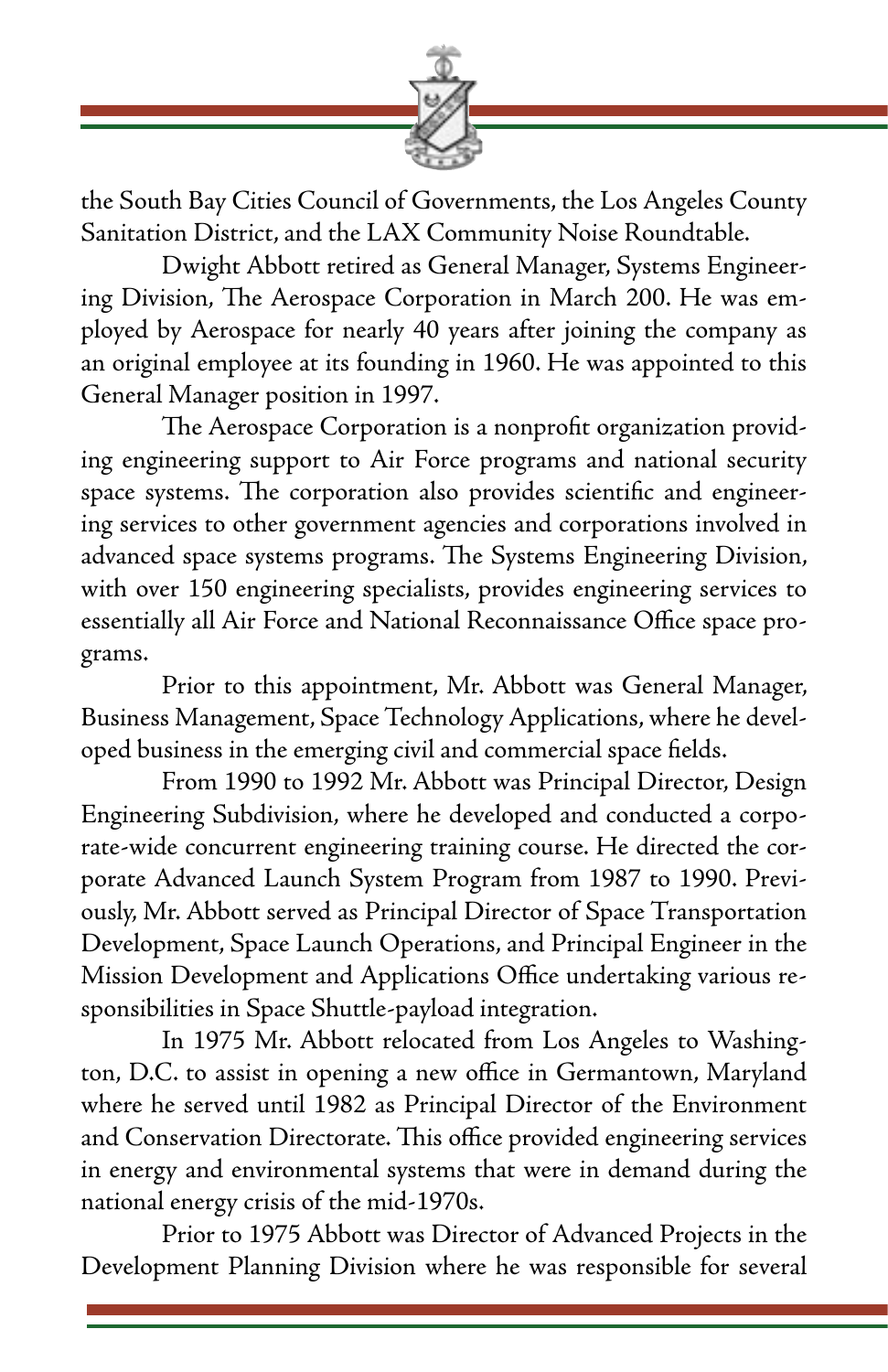

advanced systems planning studies conducted for the U.S. Air Force, the Joint Chiefs of Staff and the Defense Advanced Research Projects Agency. Previously he served in offices at San Bernardino, California in ballistic missile planning and analysis and at the Los Angeles headquarters in propulsion systems analysis. Mr. Abbott holds a patent on a rocket engine thrust vector control device.

 Before joining Aerospace in 1960, Abbott was associated with the Space Technology Laboratories from 1959 to 1960 and the Northrop Corporation from 1958 to 1959 where he worked on the T-38, the nation's first supersonic trainer aircraft.

 Abbott earned a BS degree in aeronautical engineering from Purdue University in 1958 and an MS in industrial administration from the Krannert Graduate School at Purdue University in 1965. He has served on the Visiting Committee to the Dean of the Schools of Engineering at Purdue. While attending Purdue he was elected to the Gimlet Club, Chief Justice of the Student Court, Student Senate Executive Council, And Vice president and Treasure of Kappa Sigma fraternity.

 Dwight was appointed to the Aeronautics and Space Engineering Board of the National Research Council, the principal operating agency of the National Academy of Sciences. He is an Associate Fellow of the American Institute of Aeronautics and Astronautics, serving for ten years on its national Public Policy Committee. He also is a member of the American Association for the Advancement of Science and a member of the Planetary Society. He has served as the Aerospace Corporation representative to the Corporate Advisory Board of INCOSE, the International Council on Systems Engineering, and the NDIA, National Defense Industrial Association.

 Mr. Abbott now resides in Palos Verdes Estates, California with his wife, Janet. They have two adult sons, Steven (attorney/investment banker) and Douglas (orthopedic surgeon), and five grandchildren. Mr. Abbott's avocation is aviation; he is a private pilot.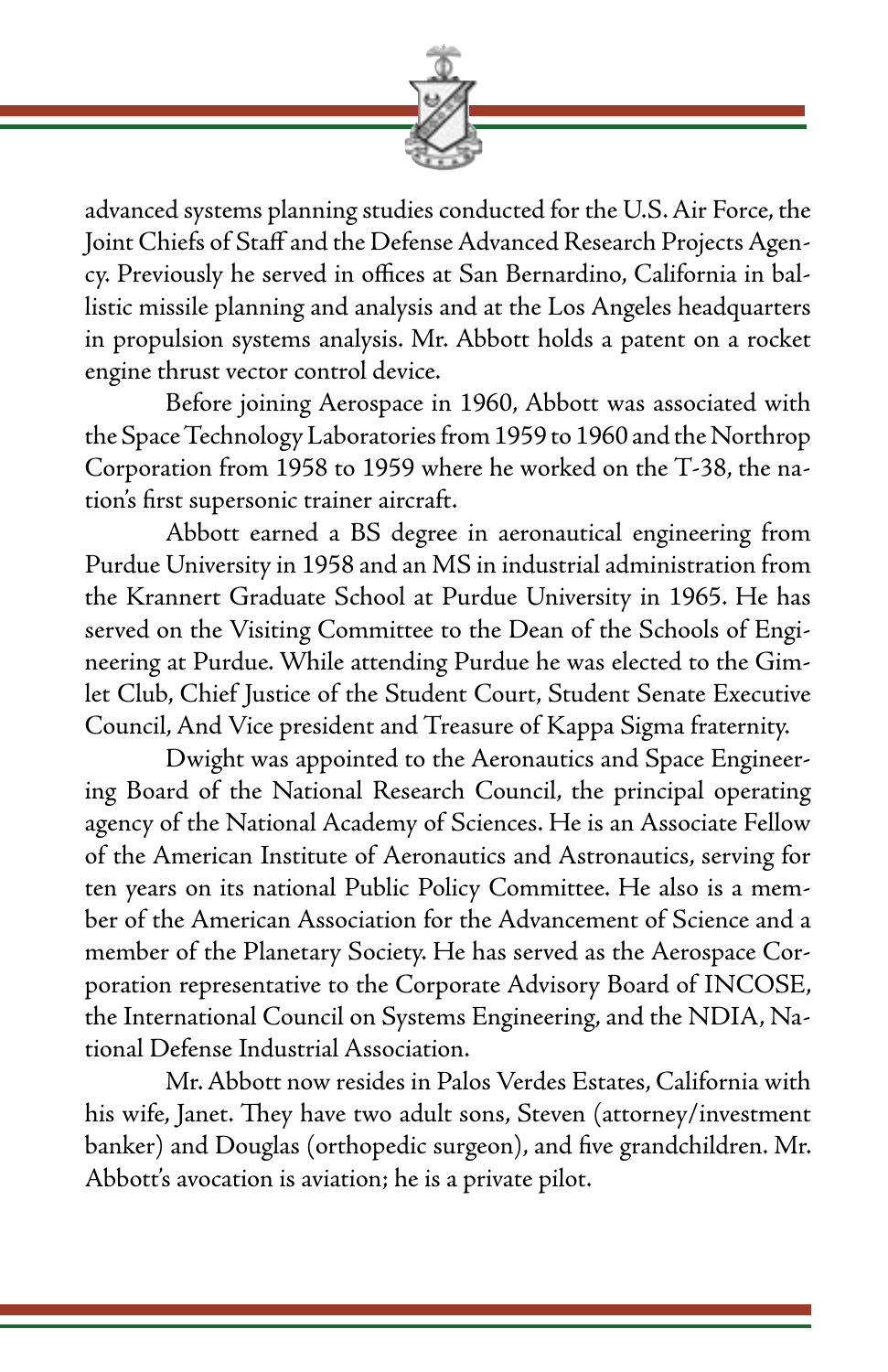

#### **Bob Worrell '66**

Chi Chapter of Kappa Sigma was the foundation of my so-<br>
cial development in College. It is where I learned to grow<br>
as an individual in a collection of diverse personalities and<br>
leadership stules. While it was probably n *cial development in College. It is where I learned to grow as an individual in a collection of diverse personalities and leadership styles. While it was probably not where my greatest character qualities were shaped it was a place where there certainly was no shortage of characters. It is the source of many fond memories and continues to be a source of interest and amazement to see what many of my brothers have accomplished in their lives.*"

 Since 1976, when he co-founded Worrell, Inc., with his wife, Judy, in Minneapolis, MN, Bob has molded his firm into a nationally recognized, world-class product innovation and design consultancy that helps Fortune 100 companies and venture start-ups alike "innovate out of the middle" to establish durable brands and product category leadership.

 Mr. Worrell blends his knowledge of brand evolution and global economics with a values-based Midwestern work ethic that gives his clients the competitive edge. "CEOS are responsible to their shareholders or investors," says Mr. Worrell. "And Design – through 3D universal language of ergonomics, fit, finish, color and technology innovation - is the future of economic viability in a global marketplace for which our leaders will need to be well versed to keep our country strong."

 Mr. Worrell invented Censys, a proprietary process that predicts customer behavior to guide in the definition and development of new products and services. He has also invented or acquired software and methodologies that focus the design process, including OnTask, The DesignBrand Strategy, Cypher Innovation Strategy and The Design-Path.

 Mr, Worrell and his company have been honored with numerous and prestigious design awards both nationally and globally. He has also been an Industrial Design Society of America National Board Member and was selected as a 1990 Who's Who in the Midwest. He has spoken at Worldesign, Washington, D.C., Designer's Saturday, New York City, NY, the 2002 Advamed Conference on medical devices, and the 2003 University of Minnesota Design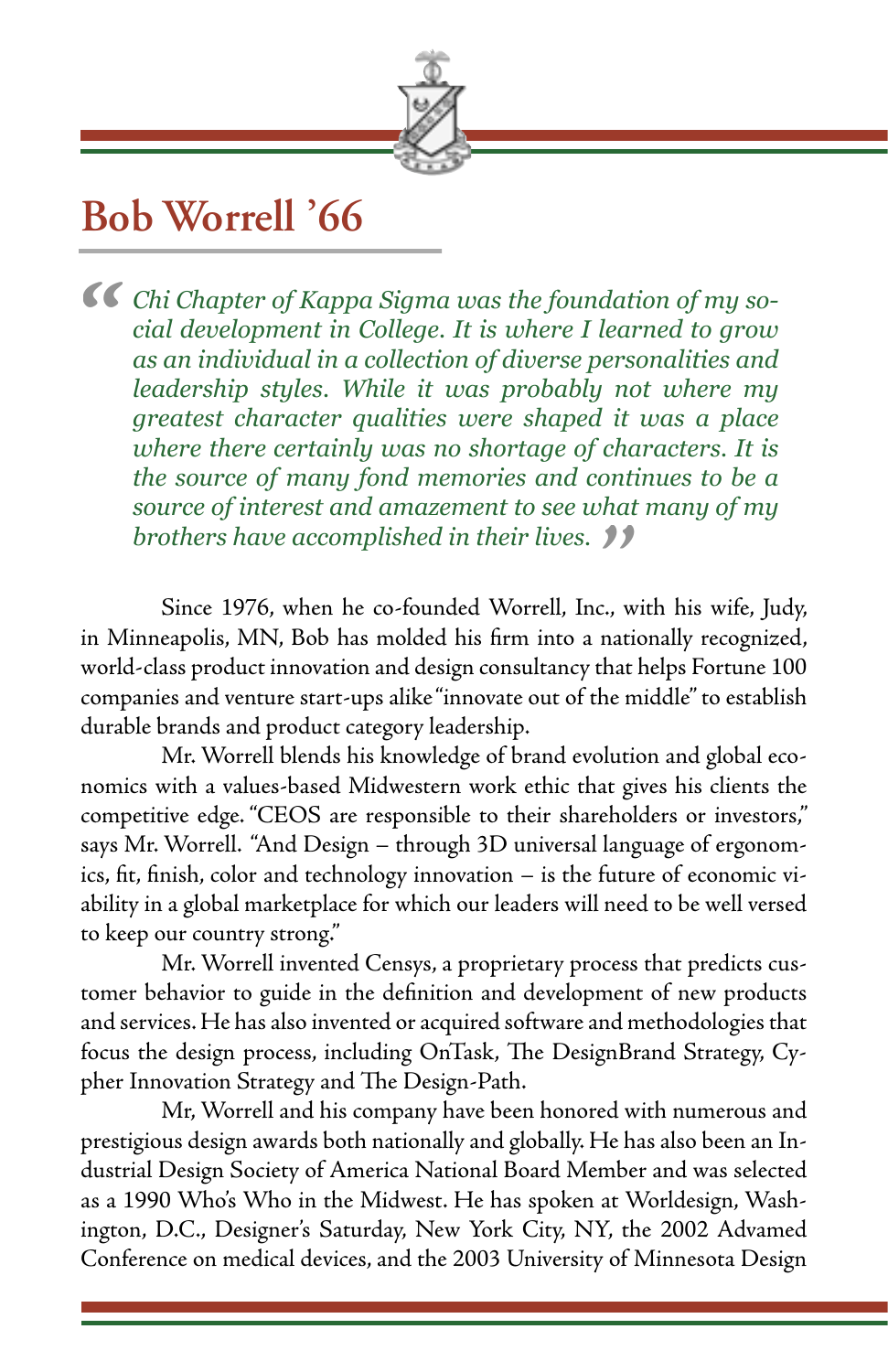

for Medical Devices Conference. Mr. Worrell served on the 2004 AAMI committee on design and human factors and was named one of the 100 notable people in the medical device industry in 2004.

Mr. Worrell has a Bachelor of Arts degree in Industrial Design from Purdue University and holds a provisional QFD Black Belt from the Quality Function Deployment.

### **Jeff Minner '81**

*C The Chi Chapter of Kappa Sigma was truly a home. It was a family. Like a family, you shared some good times as well as not so good times. What a great experience to live with 70 guys and learn to communicate, share, r a family. Like a family, you shared some good times as well as not so good times. What a great experience to live with 70 guys and learn to communicate, share, respect, support and just live like brothers.* 

During his time at Purdue, Jeffrey A. Minner, studied communications and was involved on campus working as Advertising Account Manager for the student newspaper, "The Purdue Exponent." Jeffrey was also a member of the Chi Chapter of Kappa Sigma. During his time with the fraternity he served as kitchen manager from 1981-1982, and then as Grand Master during the Fall of 1983. "<br>Jeff<br>"

Upon receiving his Bachelor's Degree from Purdue, Jeffrey began his career as an Account Manager for the electronic components distributor, Newark Electronics. He has remained in Indiana, and involved himself with the Surface Mount Technology Association, a group of professionals who develop solutions in electrical assembly technologies. While a member of the association, he served as both their Treasurer and their Vice President.

 Today he resides in Indianapolis with his wife Julie, also a graduate of Purdue, and their two sons, Alex and Jake. He currently works for Restronics Midwest Incorporated, and attributes his "drive to be successful," and his ability to "take risks, and work with people," to the relationships and experiences he built through Kappa Sigma. Those traits have served him well. It has been just barely over 20 years since his graduation from Purdue and he is serving as the Restronic's President.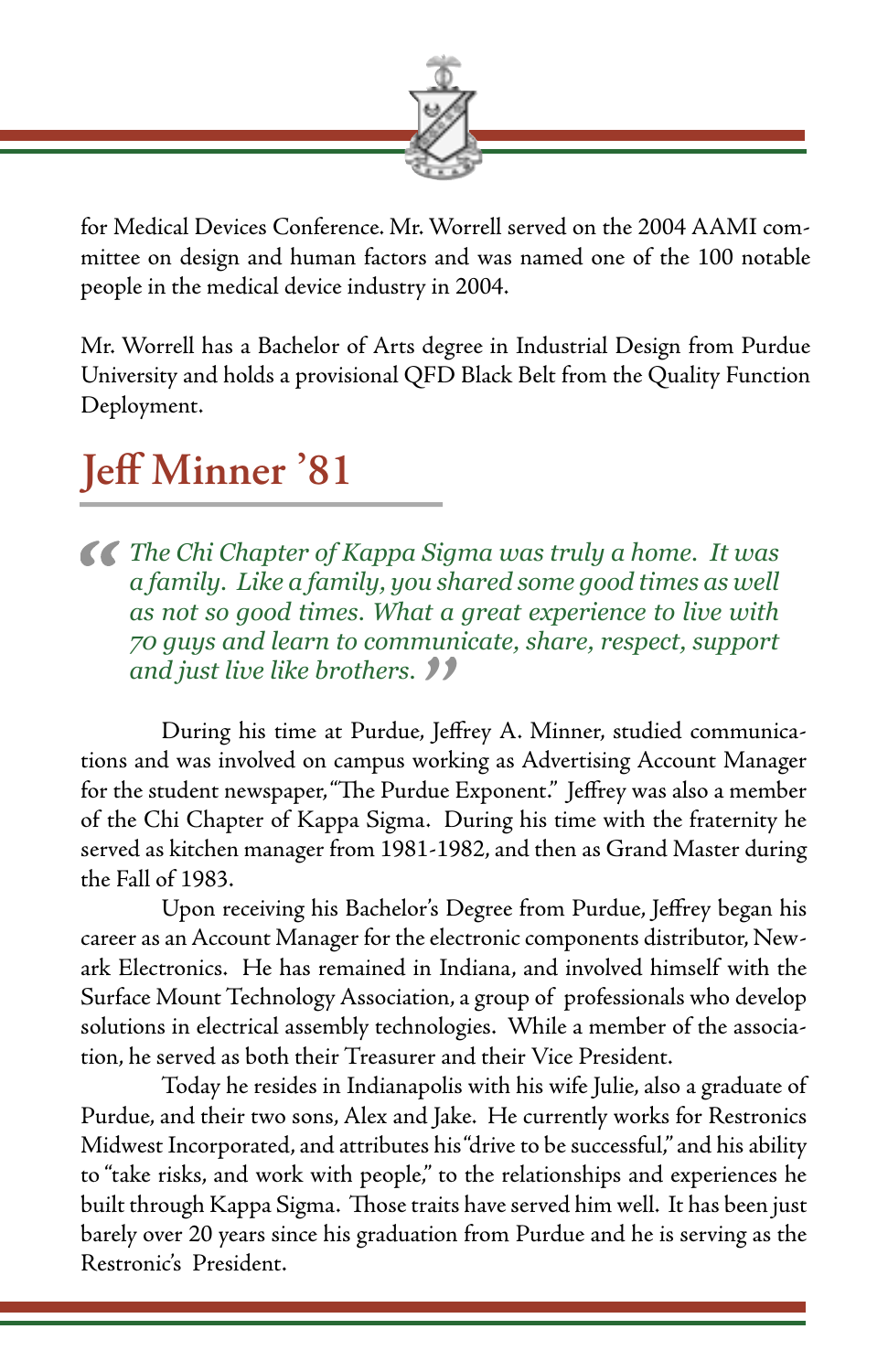#### **CHI CHAPTER**



 **MAN OF THE YEAR**

### **Jim Milner '79**

 James E. Milner attended Purdue to study accounting. He received his B.S. in 1981 in Management – Accounting. During his undergraduate studies he was a member of Chi, serving as the House Treasurer for 2 years and as Grand Prix Social Chairman also for 2 years. He is grateful to have been a part of a "great national organization and chapter," and now, twenty five years later, still values the friendships he developed with his fraternity brothers, some of which have also turned into business relationships.

 In the way of business, James has had much success. He worked for Bucher, McCarty & Metz as a Public Accountant, and later took the position of Chief Financial Officer for Fleet Supply, Inc. Currently, he is the Controller for Eikenberry & Associates, Inc., an adept custom plastics molding and engineering company located in Kokomo, Indiana, where he presently resides with his wife Judy. Together they have raised three children, Tamra (35), Justin (32), and his youngest, Jacquelyn (20).

 He is extremely involved with his personal and professional community, a virtue perhaps engrained in him from his Kappa Sigma days. He is a member of the Elk's Lodge and the Rotary Club in Kokomo. He is also a member of the American Institute of Certified Public Accountants, as well as, the Indiana Society of CPAs. Since 2003, James has served as the Chi Chapter House Board Treasurer for Kappa Sigma.

Though James is "grateful to now have the opportunity to work with Chi as a Board Member," and recognizes the fraternity for its part in helping shape him into the well rounded man he is today, he is just as quick to point out his allegiance to Purdue University as a whole. "Kappa Sigma and Chi mean a great deal to me, but so does Purdue," he said recently.

 With that in mind, it is no surprise that he's not only a club member, but also a Board Member for the Purdue – Kokomo 400 Club, whose total contributions benefit students attending the College of Technology. He also co-sponsors the annual John Milner \$1000 Memorial Scholarship, playing one of his many roles in helping others achieve their own successes.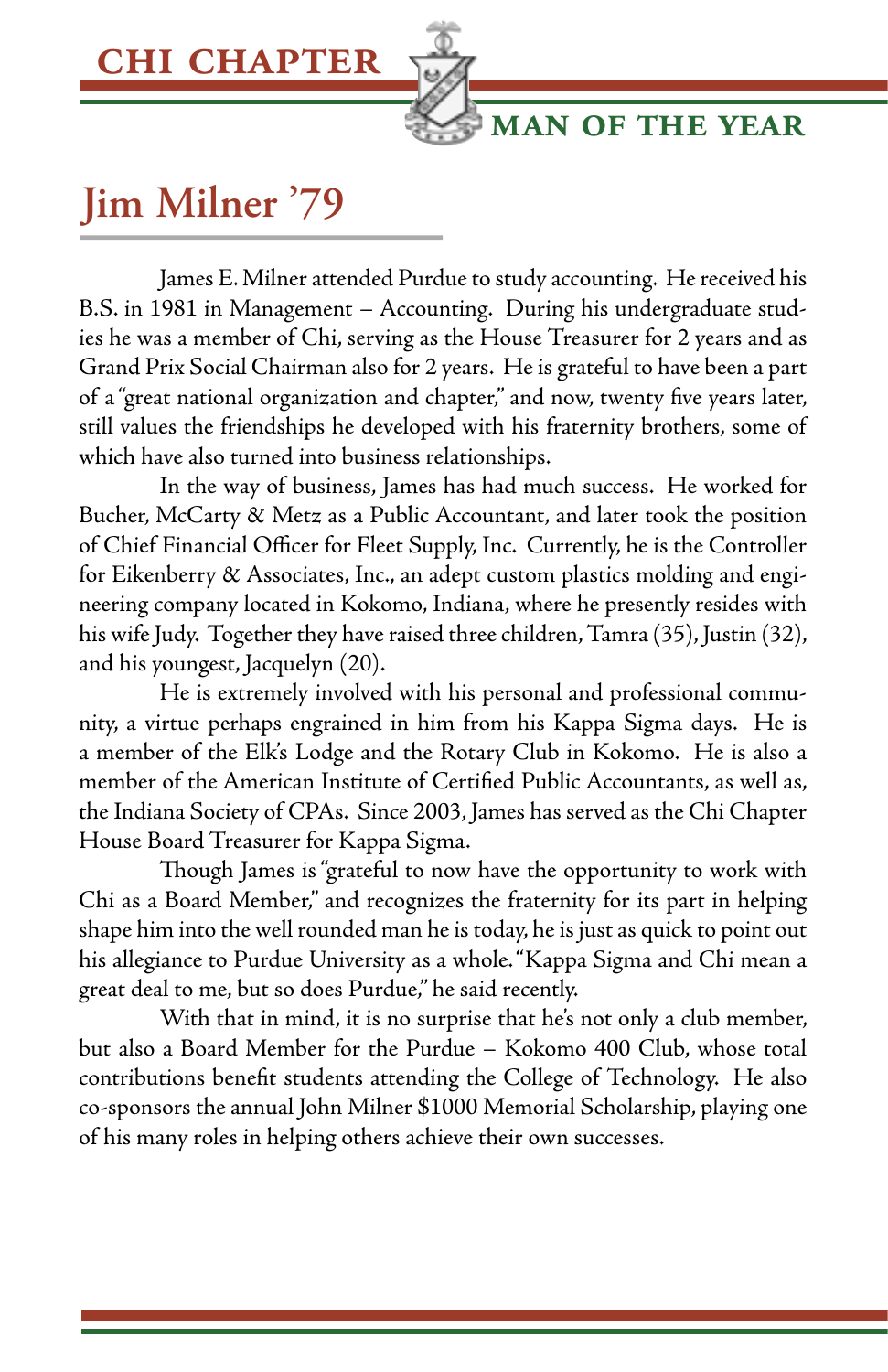#### **CHI CHAPTER - HONORED ALUMNI**

#### **Men of the Year**

- **2000** Joseph Harshman '48
- **2001** Scott French '81
- Mike Galt '82
- **2002** Robert S. Sorensen '60
- **2003** Doug Kowert '60
- **2004** Eric Wenaas
- **2005 Jim Milner '79**

#### **Hall of Fame**

| 1997 | Elmer Oliphant '11   |      | James Hunter '54       |
|------|----------------------|------|------------------------|
|      | George Goodwin'27    |      | Walt Richey'54         |
|      | James Hill'31        |      | Bruce Storm '56        |
|      | George Burnell'33    |      | Eric Wenaas '59        |
|      | Robert Keim '39      |      | Michael Zachary'67     |
|      | Byron Anderson'45    |      | Michael Eskew '68      |
|      | Lloyd Zickert'45     |      | Jan King'68            |
|      | Richard Freeman'47   | 2000 | Joseph Harshman '48    |
|      | Robert Covalt '50    |      | Robert Jones'61        |
|      | Walt Houston '51     |      | Charles Marshall'61    |
|      | Jerry Albrecht'54    |      | John Prentice'66       |
|      | Gordon Binder '54    | 2001 | Gene Grotnes'48        |
|      | Kenneth Bishop '54   |      | Bill Schulenberg'48    |
|      | Daniel Meyer '55     |      | John Haimbaugh'52      |
|      | Russell Maier '56    |      | John McCammon'62       |
|      | William Topercer'58  | 2002 | Daniel Evans'49        |
|      | Robert Sorensen'60   |      | Charles Benner'66      |
|      | Steven Springer '67  |      | David Derrick'66       |
| 1998 | John Feinler '47     |      | Samual Rich Tiller'83  |
|      | Jack Houston'50      | 2003 | Ben Mottleson 45       |
|      | Kenneth Appel'54     | 2004 | Allen C. Dickason '70  |
|      | Robert Schweikher'55 |      | Bradley C. Edwards '83 |
|      | Alan Crebo'60        |      | Michael P. Griffin '90 |
|      | Walter Myers '61     | 2005 | <b>Mike Gray'54</b>    |
|      | Ronald Yara '66      |      | Dwight Abbott'55       |
|      | Steven Beering'85    |      | Bob Worrell'66         |
| 1999 | Robert Landis '30    |      | Jeff Minner'81         |
|      |                      |      |                        |